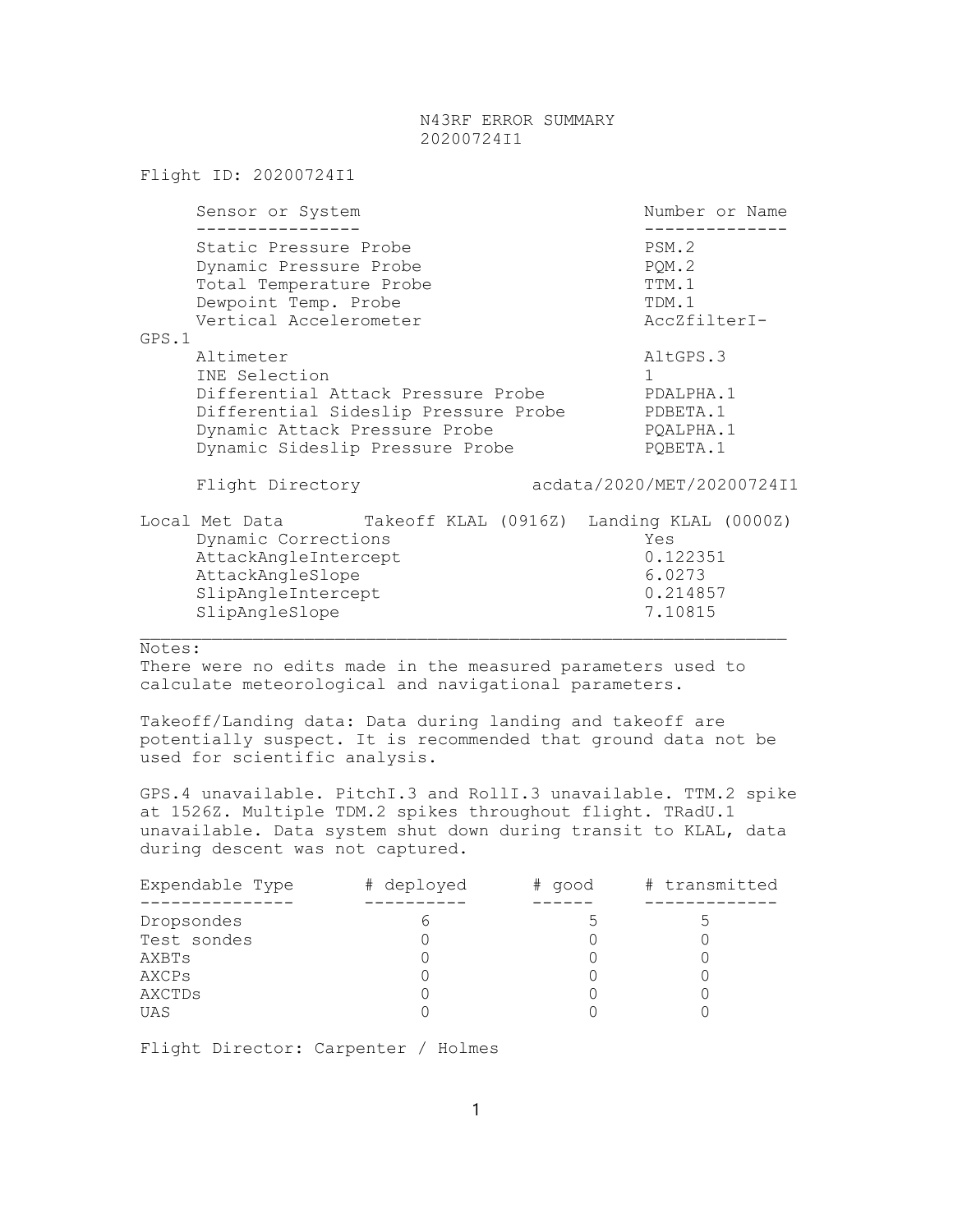Phone #: 863-500-3901

```
ACAT-4 Version = 7.3
```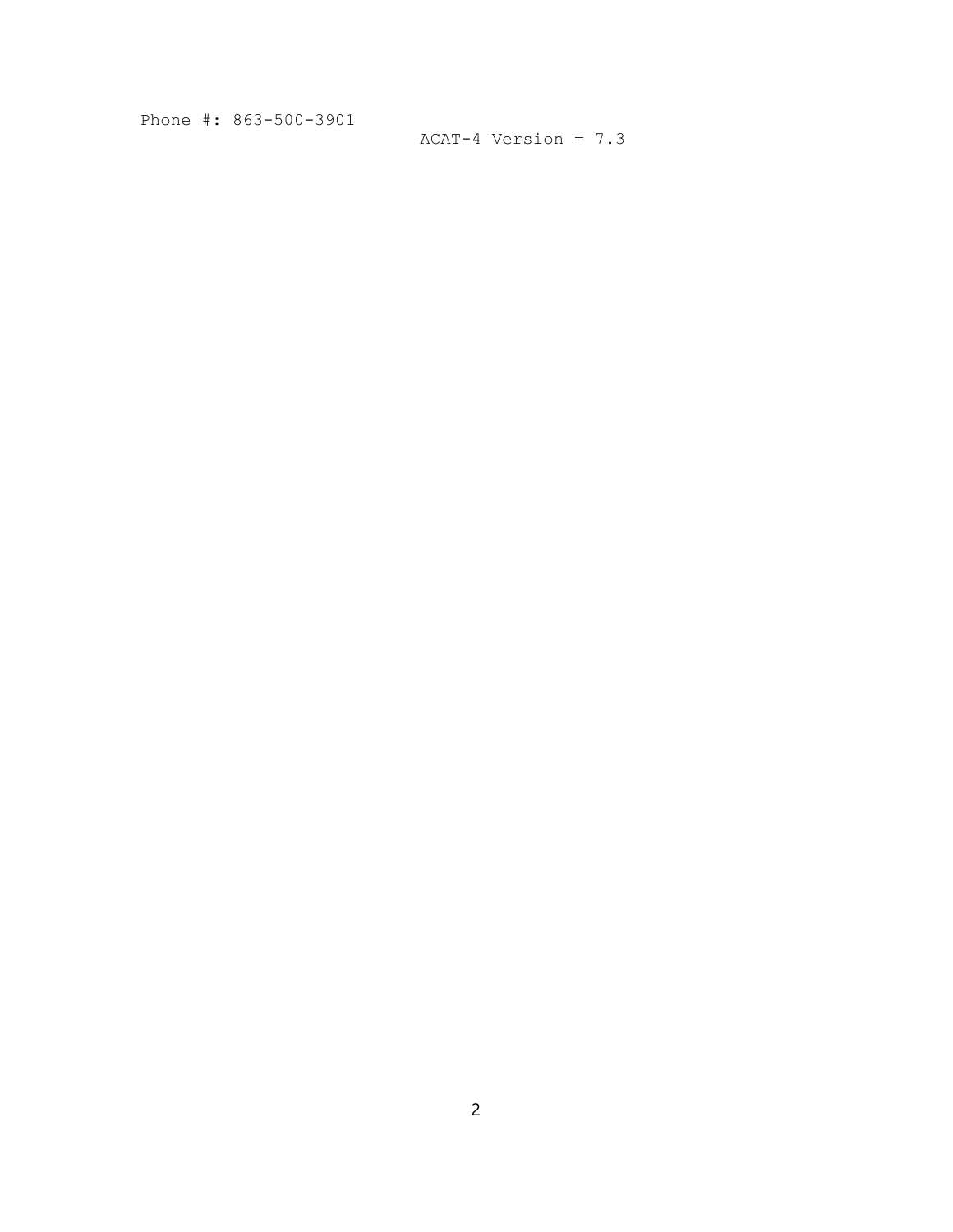|                                                        |                                   |                     |                         |                                |             |                         |                            |                | U.S. Department of Commerce / NOAA / OMAO / Aircraft Operations Center - N43RF Manifest |                                          |                     |                   |            |              |
|--------------------------------------------------------|-----------------------------------|---------------------|-------------------------|--------------------------------|-------------|-------------------------|----------------------------|----------------|-----------------------------------------------------------------------------------------|------------------------------------------|---------------------|-------------------|------------|--------------|
| <b>FLIGHT INFORMATION</b>                              |                                   |                     |                         |                                |             | <b>CREW MANIFEST</b>    | <b>MISSION INFORMATION</b> |                |                                                                                         |                                          |                     |                   |            |              |
| FLT ID:                                                | 2020072411                        |                     | $FLT$ #:                | $20 - 54$                      |             |                         | AC:                        | Mitchell       | Scientists:                                                                             |                                          | Pressure            | <b>Dropsondes</b> |            |              |
| From:                                                  | KLAL                              |                     | ETD:                    | 0930Z                          |             |                         | $CP(s)$ :                  | Rannenberg     |                                                                                         | A/C Takeoff                              | 1013.7              | Good              | Bad        | Sent         |
| To:                                                    | KLAL                              |                     | ETA:                    | 1730Z                          |             |                         |                            |                |                                                                                         |                                          |                     | 5                 | 1          | 5            |
|                                                        | <b>Block Time</b>                 |                     |                         | <b>Flight Time</b>             |             |                         | NAV:                       | Richards/B     |                                                                                         | <b>ASOS Takeoff</b>                      | <b>KLAL 0850Z</b>   |                   |            |              |
| ln:                                                    | 16:57                             |                     | Land:                   | 16:49                          |             |                         | $FE(s)$ :                  | Darby          |                                                                                         |                                          | 1013.5 mb           |                   | <b>BTs</b> |              |
|                                                        |                                   |                     |                         |                                |             |                         |                            | Lalonde        |                                                                                         | A/C Land                                 | N/A                 | Good              | Bad        | Sent         |
| Out:                                                   | 9:06                              |                     | $T/0$ :                 | 9:17                           |             |                         | $FD(s)$ :                  | Carpenter      |                                                                                         |                                          |                     |                   |            |              |
|                                                        |                                   |                     |                         |                                |             |                         |                            | Holmes         |                                                                                         | ASOS Land                                | <b>KLAL 1650Z</b>   | 0                 | 0          | $\mathbf{0}$ |
| Total:                                                 | 7.85                              |                     | Total:                  | 7.53                           |             |                         | SSA:                       | Mascaro        | Visitors:                                                                               |                                          | 1015.0 mb           |                   |            |              |
|                                                        |                                   |                     |                         |                                |             |                         | AVAPS:                     | Underwood      |                                                                                         |                                          | Storm Number ID:    |                   | AL082020   |              |
|                                                        | Sponsoring Org:                   |                     |                         | NWS/NHC                        |             |                         |                            |                |                                                                                         | (ie: AL072012)                           |                     |                   |            |              |
|                                                        | Program:                          |                     |                         | <b>PRX</b>                     |             |                         | SEB:                       |                |                                                                                         | TCPOD/WSPOD Mission<br>NOAA3 0408A HANNA |                     |                   |            |              |
|                                                        | Purpose:                          |                     |                         | AL91/TD8/Hanna Recco Flight #2 |             |                         |                            |                |                                                                                         | (ie: NOAA2 2418A SANDY)                  |                     |                   |            |              |
|                                                        |                                   |                     |                         |                                |             |                         | MX:                        |                |                                                                                         |                                          | <b>OBSERVATIONS</b> |                   |            |              |
|                                                        |                                   | AS REQUIRED BY ORM  |                         |                                |             | $Y$ N                   |                            | <b>REMARKS</b> |                                                                                         | Fix Number<br>Obs Number<br>Fix Time     |                     |                   |            | <b>SLP</b>   |
|                                                        |                                   | <b>VOLCANIC ASH</b> |                         |                                |             | $\overline{\mathsf{X}}$ |                            |                |                                                                                         | 1                                        |                     |                   |            |              |
|                                                        | SCIENCE MISSION WITHIN BDRY LAYER |                     |                         |                                | $\mathsf X$ |                         |                            |                |                                                                                         |                                          |                     |                   |            |              |
|                                                        |                                   |                     | LACK OF PRECIPITATION   |                                |             | $\sf X$                 |                            |                |                                                                                         | $\overline{2}$                           |                     |                   |            |              |
|                                                        |                                   |                     | RELATIVE HUMIDITY ≥ 80% |                                | $\sf X$     |                         |                            |                |                                                                                         |                                          |                     |                   |            |              |
|                                                        | LARGE AIR-SEA TEMP GRADIENT       |                     |                         |                                |             | χ                       |                            |                |                                                                                         | 3                                        |                     |                   |            |              |
|                                                        |                                   | HIGH SURFACE WINDS  |                         |                                |             | $\sf X$                 |                            |                |                                                                                         |                                          |                     |                   |            |              |
|                                                        | LONG FETCH / DURATION OF SFC WND  |                     |                         |                                | $\mathsf X$ |                         |                            |                |                                                                                         | 4                                        |                     |                   |            |              |
|                                                        | χ<br>SEA SALT ACCRETION FORECAST  |                     |                         |                                |             |                         |                            |                |                                                                                         |                                          |                     |                   |            |              |
|                                                        | SEA SALT ACCRETION OBSERVED       |                     |                         |                                |             | Χ                       |                            |                |                                                                                         | Pennies:                                 |                     | (3) TS Pennies    |            |              |
| *Highlighted items must be completed before departure. |                                   |                     |                         |                                |             |                         |                            |                |                                                                                         |                                          |                     |                   |            |              |
| Remarks:                                               |                                   |                     |                         |                                |             |                         |                            |                |                                                                                         |                                          |                     |                   |            |              |
|                                                        |                                   |                     |                         |                                |             |                         |                            |                |                                                                                         |                                          |                     |                   |            |              |
|                                                        |                                   |                     |                         |                                |             |                         |                            |                |                                                                                         |                                          |                     |                   |            |              |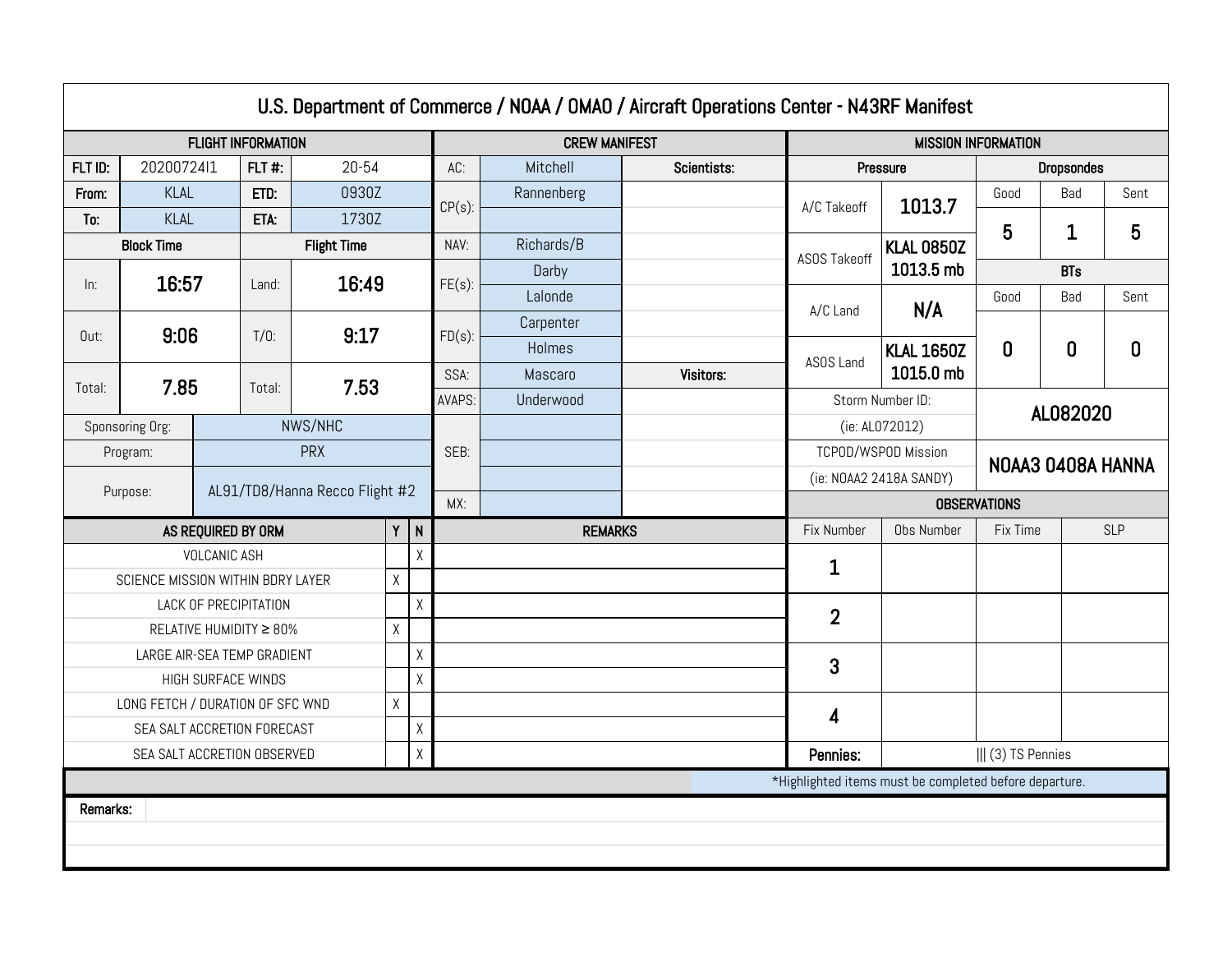## P-3 QC Checklist

| Flight ID:          | 2020072411         | Pressure Comparison |                      |                      |  |
|---------------------|--------------------|---------------------|----------------------|----------------------|--|
| Flight Director(s): | Carpenter / Holmes |                     | T/0                  | Land                 |  |
|                     |                    | Aircraft            | 1013.7               | N/A                  |  |
| UWZ.d mean:         | 0.00               | Tower               | KLAL 0850Z 1013.5 mb | KLAL 1650Z 1015.0 mb |  |

|                                    |                                     | Raw 1Hz Mean File Parameters                                                     | C File Parameters                                           |                                                                                              |  |
|------------------------------------|-------------------------------------|----------------------------------------------------------------------------------|-------------------------------------------------------------|----------------------------------------------------------------------------------------------|--|
| $\triangledown$ Accelerometer      | AccAXI.1<br>Ι∨                      | AccAYI.1<br>AccAZI.1<br>Ⅳ<br>∨                                                   | AccZfilter-GPS.1<br>$\overline{\mathsf{v}}$                 | $\vert \mathbf{v} \vert$ AccZref                                                             |  |
|                                    | AccAXI <sub>2</sub><br>$\checkmark$ | AccAYI.2<br>AccAZI.2                                                             | AccZfilter-GPS.2                                            |                                                                                              |  |
|                                    | AccAXI-GPS.1                        | AccAYI-GPS.1                                                                     | AccAZI-GPS.1                                                |                                                                                              |  |
|                                    | AccAXI-GPS.2                        | AccAYI-GPS.2                                                                     | AccAZI-GPS.2                                                |                                                                                              |  |
| $\vert \checkmark \vert$ Altitude  | AltGPS.1<br>lv                      | Altl-GPS.1<br>$\checkmark$<br>∣∨                                                 | AltRA.1<br>AltPaADDU.1<br>$\left \blacktriangledown\right $ | AltRA1.c<br>ALTref<br>$\left \blacktriangledown\right $<br>$\left \blacktriangledown\right $ |  |
|                                    | AltGPS.2                            | Altl-GPS.2                                                                       | AltRA.2<br>AltBCADDU.1                                      | $\vee$ AltRA2.c<br>ALTPA.d<br>$\left \checkmark\right $                                      |  |
|                                    | AltGPS.3                            |                                                                                  |                                                             | $\vee$ ALTGA.d                                                                               |  |
|                                    | X AltGPS.4                          |                                                                                  |                                                             |                                                                                              |  |
| <b>V</b> Ground Speed              | GsXI-GPS.1<br>lv                    | GsYI-GPS.1<br>GsZI-GPS.1<br>$\left  \mathcal{\mathcal{\mathcal{L}}}\right $<br>∨ |                                                             | GSXref<br>$\overline{\mathsf{v}}$                                                            |  |
|                                    | GsXI-GPS.2<br>∣∨                    | GsYI-GPS.2<br>GsZI-GPS.2                                                         |                                                             | GSYref<br>$\overline{\checkmark}$                                                            |  |
|                                    |                                     |                                                                                  |                                                             | GSZref<br>∨                                                                                  |  |
| $\sqrt{\phantom{a}}$ Lat / Lon     | LatGPS.1<br>Ⅳ                       | Latl-GPS.1<br>LonGPS.1<br>$\checkmark$<br>$\blacktriangledown$                   | Lonl-GPS.1<br>$\blacktriangledown$                          | LATref<br>$\left \checkmark\right $                                                          |  |
|                                    | LatGPS.2<br>l∨                      | Latl-GPS.2<br>LonGPS.2                                                           | Lonl-GPS.2                                                  | $\sqrt{\phantom{a}}$ LONref                                                                  |  |
|                                    | LatGPS.3<br>l✓                      | LonGPS.3                                                                         |                                                             |                                                                                              |  |
|                                    | X<br>LatGPS.4                       | X LonGPS.4                                                                       |                                                             |                                                                                              |  |
| <b>V</b> Pressure                  | PDALPHA.1<br>Ι✓                     | PQALPHA.1<br>PQM.1<br>lv.<br>∣✓                                                  | PSM.1<br>$\checkmark$                                       | PDLAPHAref<br>PQMref<br>$\overline{\mathsf{v}}$<br>$\left \boldsymbol{\mathsf{v}}\right $    |  |
|                                    | PDALPHA.2<br>l∨                     | PQBETA.1<br>PQM.2<br>Ⅳ<br>$\checkmark$                                           | PSM.2                                                       | PQ.c<br>PDBETAref<br>$\left \check{~}\right $<br>$\overline{\mathsf{v}}$                     |  |
|                                    | PDBETA.1<br>lv                      | PQM.3                                                                            | PTM.1                                                       | PQALPHAref<br>PSMref<br>$\left \blacktriangledown\right $<br>$\overline{\mathsf{v}}$         |  |
|                                    | PDBETA.2<br>lv                      | PQM.4<br>$\checkmark$                                                            |                                                             | PS.c<br>PQBETAref<br>$\overline{\checkmark}$<br>$\left \blacktriangledown\right $            |  |
| <b>V</b> Air Speed                 | CasADDU.1<br>lv                     | TasADDU.1<br>lasADDU.1<br>$\checkmark$<br>∣✓                                     |                                                             | IAS.d<br>$\triangledown$ TAS.d<br>$\left \boldsymbol{\mathsf{v}}\right $                     |  |
| $\sqrt{\phantom{a}}$ Pitch / Roll  | Pitchl.1<br>Ι∨                      | PitchRatel.1<br>Rolll.1<br>∣✓<br>$\overline{\mathsf{v}}$                         | RollRatel.1<br>$\left \checkmark\right $                    | PITCHref<br>$\left \checkmark\right $                                                        |  |
|                                    | Pitchl.2<br>l∨                      | PitchRatel.2<br>Rolll.2                                                          | RollRatel.2                                                 | $\vert \mathcal{V} \vert$ ROLLref                                                            |  |
|                                    | X.<br>Pitchl.3                      | PitchRatel.3<br>$X$ Rolll.3<br>X.                                                | X RollRatel.3                                               |                                                                                              |  |
| V Temp / Dewpt                     | TTM.1<br>l✓                         | TDM.1<br>TRadD.1<br>∣✓<br>∨                                                      |                                                             | $\triangledown$ TD.c<br><b>TTMref</b><br>$\vert\mathcal{V}\vert$                             |  |
|                                    | TTM.2<br>l∨                         | TDM.2<br>X.<br>TRadS.1                                                           |                                                             | $\vee$ TA.d<br>$\vert \mathbf{v} \vert$ TDMref                                               |  |
|                                    | $X$ TTM.3                           | $X$ TDM.3<br>X TRadU.1                                                           |                                                             |                                                                                              |  |
| $\triangledown$ Misc. (Must check) |                                     |                                                                                  |                                                             | $\triangledown$ UWZ.d<br>WS.d<br>✓∣                                                          |  |
|                                    |                                     |                                                                                  |                                                             | WD.d<br>$\vee$ DPJ WSZ                                                                       |  |
|                                    |                                     |                                                                                  |                                                             | $\vee$ HUM                                                                                   |  |

| FLID Mission Documents.pdf:                      | OC Key        |                  |
|--------------------------------------------------|---------------|------------------|
| <b>Error Summary</b>                             | Not checked   |                  |
| Crew Manifest                                    | Valid         | ∣∨               |
| <b>OC Checklist</b>                              | Errors (note) | $\boldsymbol{X}$ |
| Dropwindsonde Log(s) - AVAPS and FD if completed |               |                  |
| Flight Track                                     |               |                  |
| Miscellaneous FD Notes                           |               |                  |

the control of the control of the control of the control of the control of the control of

| NOTES:                                   |
|------------------------------------------|
| GPS.4 unavailable.                       |
| Pitchl.3 and Rolll.3 unavailable.        |
| TTM 2 spike at 1526Z.                    |
| Multiple TDM.2 spikes throughout flight. |
| TRadU.1 unavailable.                     |
|                                          |
|                                          |
|                                          |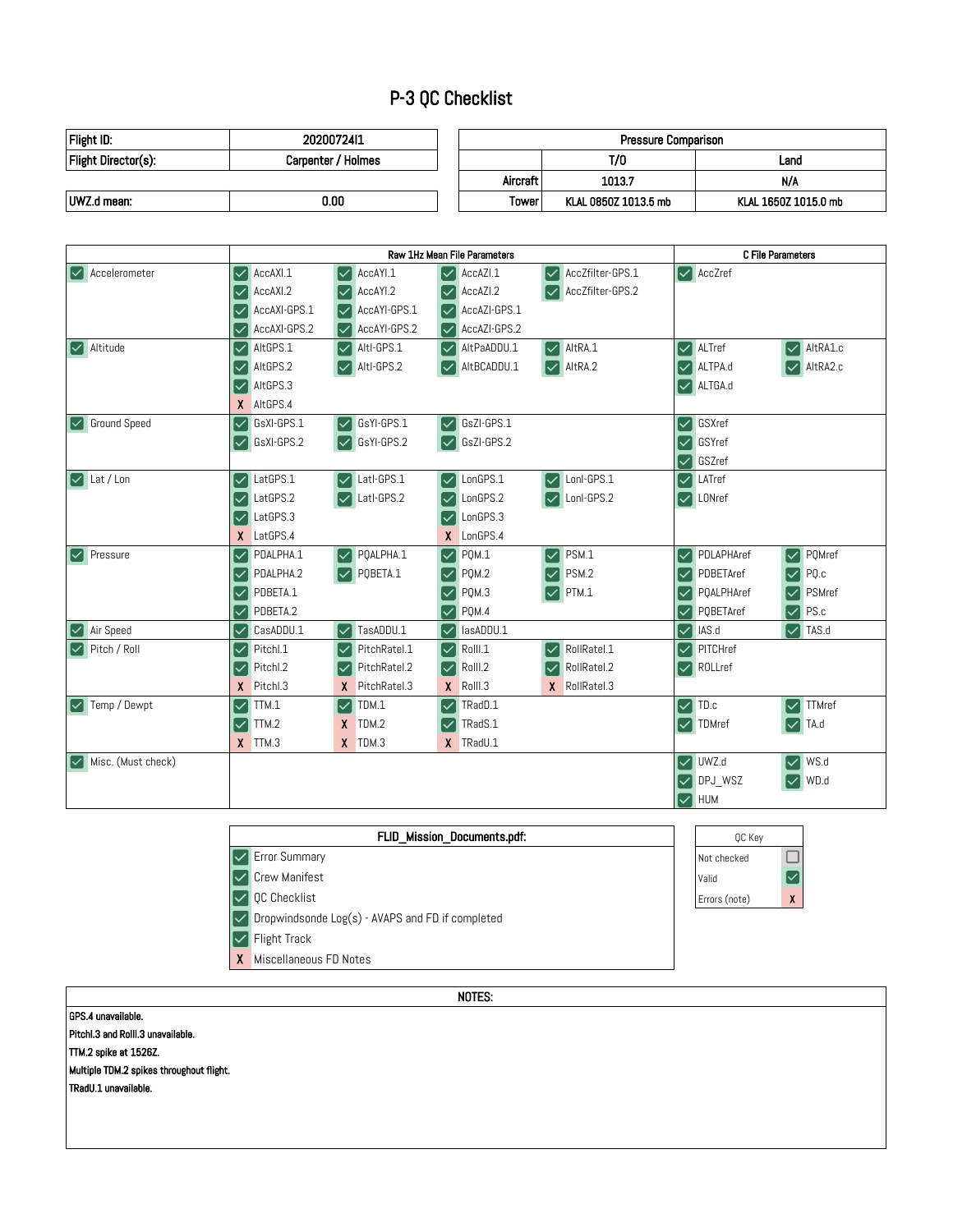|                  | <b>AOC GPS Dropwindsonde Log</b> |                                          |                                      |                         |       |          |                             |                     |                                    |                  |                   |
|------------------|----------------------------------|------------------------------------------|--------------------------------------|-------------------------|-------|----------|-----------------------------|---------------------|------------------------------------|------------------|-------------------|
| <b>Flight ID</b> | 2020072411                       | <b>ASPEN Operator/Flight Director(s)</b> | Kalen (TAG) / Carpenter, Holmes (FD) |                         |       |          |                             |                     |                                    |                  |                   |
|                  | Mission ID NOAA3 0408A           | <b>Storm Name/Track</b>                  | <b>TS Hanna</b>                      |                         |       |          |                             |                     |                                    |                  |                   |
| Sonde#           | Ob#                              | Launch Time HHMMSS(Z)                    | Sonde ID (last 5) $ Ch#$             |                         | Lat   | Lon      | <b>Prominent Wx</b><br>Cond | SFC Prs (mb)        | Comments/Issues/<br>QC/ASPEN Edits | KWBC#            | Sonde Issues?     |
| $\mathbf{1}$     | $\,6\,$                          | 124311                                   | 40257                                | $\mathbf{1}$            | 25.66 | $-92.96$ |                             | 1007.4              |                                    | 241255           | ${\sf N}$         |
| $\overline{2}$   | $\overline{7}$                   | 130650                                   | 10465                                | $\overline{2}$          | 27.16 | $-92.99$ |                             | 1000.9              |                                    | 241317           | ${\sf N}$         |
| $\mathbf{3}$     | $\boldsymbol{9}$                 | 133456                                   | 41094                                | $\mathbf{3}$            | 28.93 | $-92.98$ |                             | 1010.1              |                                    | 241347           | ${\sf N}$         |
| $\overline{4}$   | 12                               | 141201                                   | 30250                                | $\overline{\mathbf{4}}$ | 27.2  | $-94.91$ |                             | 1007.4              |                                    | 241421           | ${\sf N}$         |
| $\,$ 5 $\,$      | $13\,$                           | 143620                                   | 40956                                | $\mathbf 5$             | 27.16 | $-93.16$ |                             | 999.7               |                                    | 241454           | Y / Floater       |
| $\,6\,$          | $\mathbb{Z}^+$                   | 150408                                   | 41309                                | $\,6\,$                 | 27.18 | $-91.23$ |                             | $\mathcal{L}^{\pm}$ |                                    | $\omega_{\rm c}$ | Y / LLD / Floater |
|                  |                                  |                                          |                                      |                         |       |          |                             |                     |                                    |                  |                   |
|                  |                                  |                                          |                                      |                         |       |          |                             |                     |                                    |                  |                   |
|                  |                                  |                                          |                                      |                         |       |          |                             |                     |                                    |                  |                   |
|                  |                                  |                                          |                                      |                         |       |          |                             |                     |                                    |                  |                   |
|                  |                                  |                                          |                                      |                         |       |          |                             |                     |                                    |                  |                   |
|                  |                                  |                                          |                                      |                         |       |          |                             |                     |                                    |                  |                   |
|                  |                                  |                                          |                                      |                         |       |          |                             |                     |                                    |                  |                   |
|                  |                                  |                                          |                                      |                         |       |          |                             |                     |                                    |                  |                   |
|                  |                                  |                                          |                                      |                         |       |          |                             |                     |                                    |                  |                   |
|                  |                                  |                                          |                                      |                         |       |          |                             |                     |                                    |                  |                   |
|                  |                                  |                                          |                                      |                         |       |          |                             |                     |                                    |                  |                   |
|                  |                                  |                                          |                                      |                         |       |          |                             |                     |                                    |                  |                   |
|                  |                                  |                                          |                                      |                         |       |          |                             |                     |                                    |                  |                   |
|                  |                                  |                                          |                                      |                         |       |          |                             |                     |                                    |                  |                   |
|                  |                                  |                                          |                                      |                         |       |          |                             |                     |                                    |                  |                   |
|                  |                                  |                                          |                                      |                         |       |          |                             |                     |                                    |                  |                   |
|                  |                                  |                                          |                                      |                         |       |          |                             |                     |                                    |                  |                   |
|                  |                                  |                                          |                                      |                         |       |          |                             |                     |                                    |                  |                   |
|                  |                                  |                                          |                                      |                         |       |          |                             |                     |                                    |                  |                   |
|                  |                                  |                                          |                                      |                         |       |          |                             |                     |                                    |                  |                   |
|                  |                                  |                                          |                                      |                         |       |          |                             |                     |                                    |                  |                   |
|                  |                                  |                                          |                                      |                         |       |          |                             |                     |                                    |                  |                   |
|                  |                                  |                                          |                                      |                         |       |          |                             |                     |                                    |                  |                   |
|                  |                                  |                                          |                                      |                         |       |          |                             |                     |                                    |                  |                   |
|                  |                                  |                                          |                                      |                         |       |          |                             |                     |                                    |                  |                   |
|                  |                                  |                                          |                                      |                         |       |          |                             |                     |                                    |                  |                   |
|                  |                                  |                                          |                                      |                         |       |          |                             |                     |                                    |                  |                   |
|                  |                                  |                                          |                                      |                         |       |          |                             |                     |                                    |                  |                   |
|                  |                                  |                                          |                                      |                         |       |          |                             |                     |                                    |                  |                   |
|                  |                                  |                                          |                                      |                         |       |          |                             |                     |                                    |                  |                   |
|                  |                                  |                                          |                                      |                         |       |          |                             |                     |                                    |                  |                   |
|                  |                                  |                                          |                                      |                         |       |          |                             |                     |                                    |                  |                   |
|                  |                                  |                                          |                                      |                         |       |          |                             |                     |                                    |                  |                   |
|                  |                                  |                                          |                                      |                         |       |          |                             |                     |                                    |                  |                   |